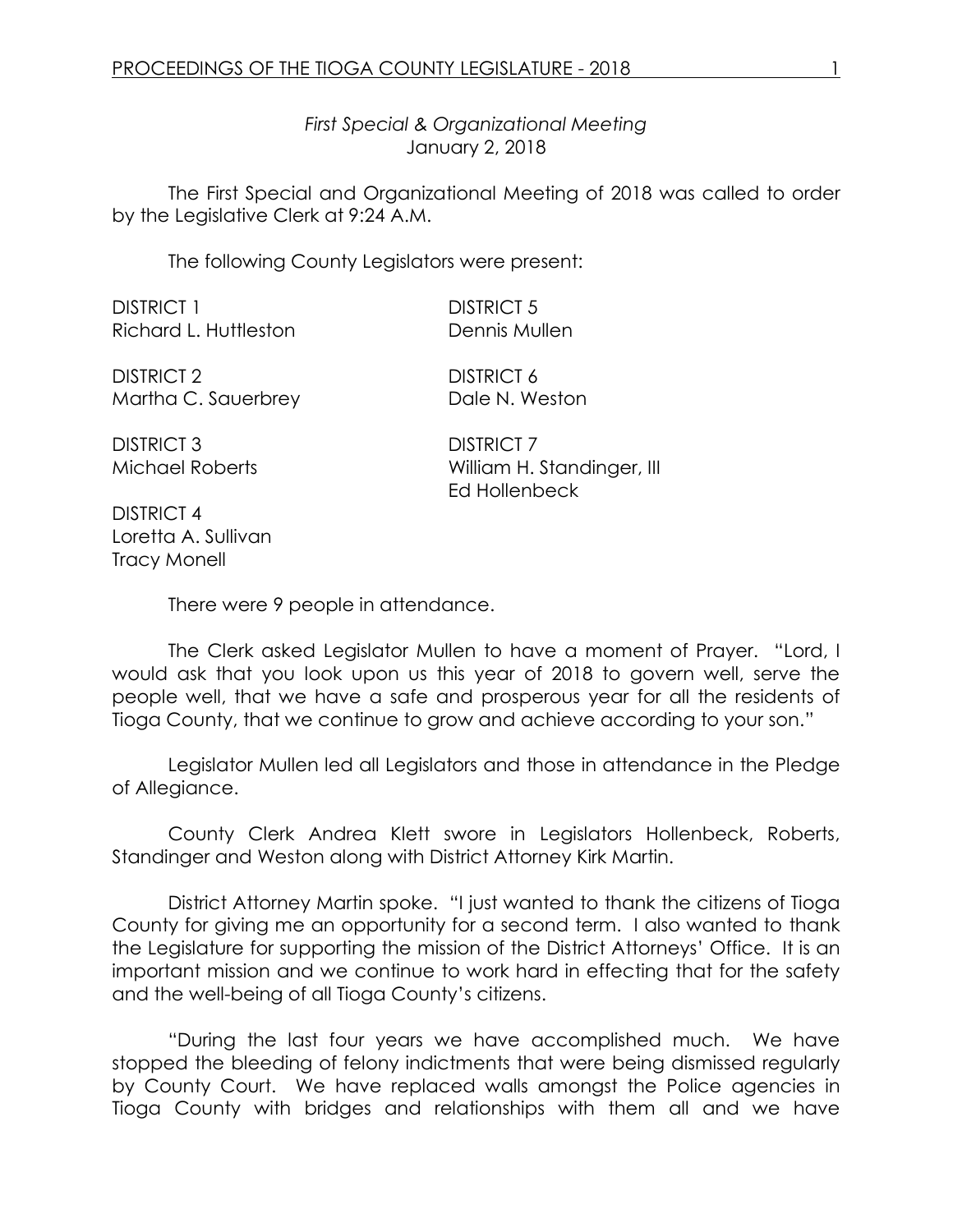continued to hold those who would do harm to our citizens accountable. We have implemented a dual policy regarding those involved in drugs. If you are an otherwise good person and an addict, and honestly seek treatment, we will make sure it is available to you and give you the opportunity to get back on your feet, but if you are a drug dealer and you profit from selling poison to our children, you will go to prison period, end of story. As an example, a person by the name of Dwuane Brown was investigated by a joint effort of our local Police agencies within the past couple of years and found with over 300 bags of heroin and an unlicensed pistol. He was ultimately convicted of possession of heroin with the intent to sell it and other crimes and is now serving more than 13 years in State Prison. I consider that good work.

"In my second term I look forward to continuing this leadership of law and order and to ensure our streets, villages and towns are as safe as we can make them, to continue with the partnership that we have with the great Police agencies serving our County. Thank you so much."

The Clerk announced that the first order of business was the appointment of a Chair. Legislator Hollenbeck nominated Legislator Sauerbrey, seconded by Legislator Mullen. Legislator Monell moved to close the nominations, seconded by Legislator Hollenbeck. On roll call vote all members voted Aye and the Clerk cast one ballot and Legislator Sauerbrey was appointed Chair of the Tioga County Legislature for a one year term.

County Clerk Andrea Klett swore in Legislator Sauerbrey as Chair of the Tioga County Legislature for 2018.

Chair Sauerbrey spoke. "First of all I just want to thank everybody for your support. I think we have a really good team here. I think we have accomplished a lot last year. We did a lot of work, which I feel very proud of. We made some major changes that we have been talking about, which goes to show that if we chew on stuff long enough and work together we can make some progress. During my time on the Legislature, which is like 12 years or whatever, I have seen a lot of changes in government, specifically County government and my observation is that there is more and more pressure from the State coming down, instructing us on how to do business, mandating and controlling what we do. It is a challenge every day to stay up on issues, to stay informed, and to stay aware. I look forward to working with you to make some changes moving forward, to do a better job in government, and look for ways that we can improve our systems. Thank you very much."

The Chair announced the next order of business is nominations for a First Deputy Chair. Legislator Mullen nominated Legislator Weston, seconded by Legislator Hollenbeck. Legislator Sullivan moved to close the nominations,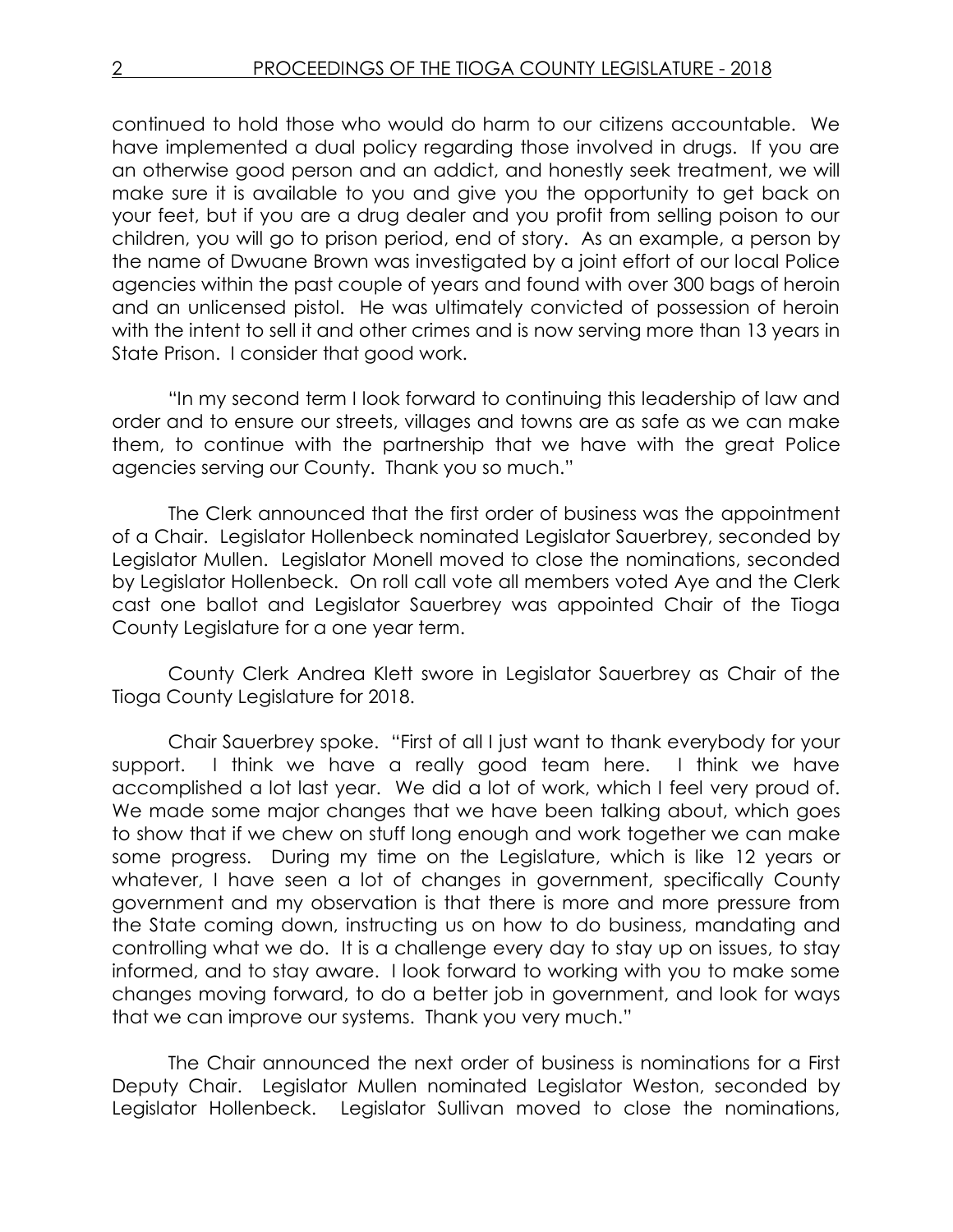seconded by Legislator Monell. On roll call vote, all members voted Aye and the Chair cast one ballot and Legislator Weston was appointed First Deputy Chair of the Tioga County Legislature for a one year term.

The Chair called for nominations for a Second Deputy Chair. Legislator Monell nominated Legislator Hollenbeck, seconded by Legislator Mullen. Legislator Sullivan moved to close the nominations, seconded by Legislator Monell. On roll call vote, all members voted Aye and the Chair cast one ballot and Legislator Hollenbeck was appointed Second Deputy Chair of the Tioga County Legislature for a one year term.

County Clerk Andrea Klett swore in Legislators Weston and Hollenbeck as Deputy Chairs of the Tioga County Legislature for 2018.

Chair Sauerbrey spoke. "Andrea, on behalf of the whole Legislature thank you for helping us out every year and swearing us all in. We appreciate it."

The Chair called for nominations for Public Information Officer. Legislator Roberts nominated Douglas Barton, seconded by Legislator Standinger. Legislator Sullivan moved to close the nominations, seconded by Legislator Hollenbeck. On roll call vote all members voted for Douglas Barton as Public Information Officer, and the Chair cast one ballot and Douglas Barton was appointed Public Information Officer for a one year term.

The Chair called for nominations for Republican Majority Leader. Legislator Sullivan nominated Legislator Roberts, seconded by Legislator Standinger. Legislator Monell moved to close the nominations, seconded by Legislator Hollenbeck. On roll call vote all Legislators voted for Legislator Roberts as Republican Majority Leader, and the Chair cast one ballot and Legislator Roberts was appointed Republican Majority Leader for a one year term.

Chair Sauerbrey asked if there were any disclosures to be made.

Legislator Mullen stated, "I have nothing to disclose."

Legislator Sauerbrey stated, "I have nothing to disclose."

Legislator Roberts stated, "I have nothing to disclose."

Legislator Standinger stated, "I have no disclosures."

Legislator Sullivan stated, "I have nothing to disclose."

Legislator Weston stated, "I have no disclosures."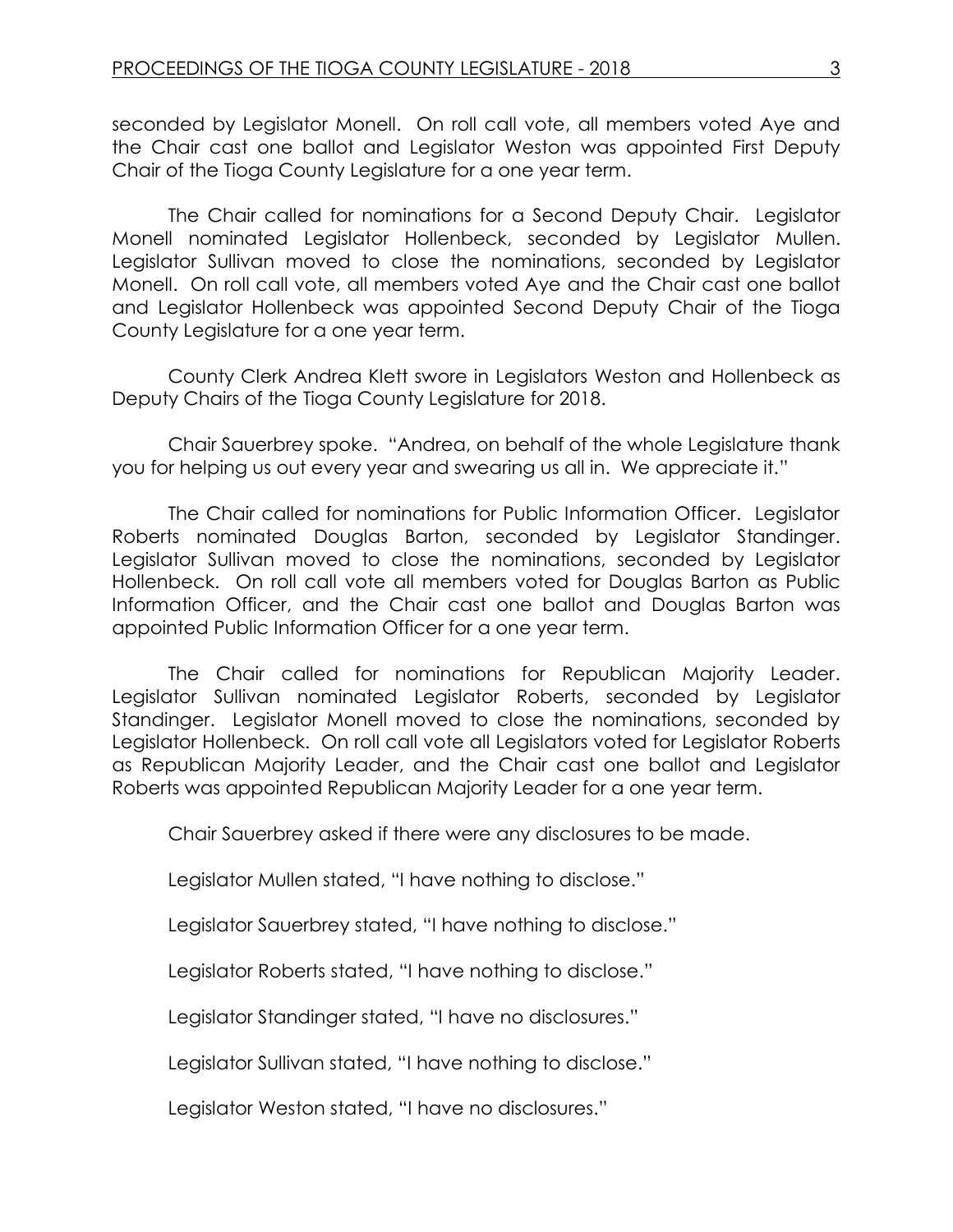Legislator Hollenbeck stated, "I have nothing to disclose."

Legislator Huttleston stated, "I have no disclosures."

Legislator Monell stated, "I have no disclosures."

Legislator Monell moved for the adoption of the following resolution, seconded by Legislator Sullivan.

REFERRED TO: LEGISLATIVE WORKSESSION COMMITTEE

RESOLUTION NO. 1–18 *TRIPS AUTHORIZED*

RESOLVED: That the Chair and the Clerk of the County Legislature, the County Attorney, and County Legislators be, and they hereby are, authorized to make such trips as their duties may require and that their actual and necessary expenses for travel, meals and lodging incurred on such trips be a County charge.

## ROLL CALL VOTE

Yes – Legislators Mullen, Sauerbrey, Roberts, Standinger, Sullivan, Weston, Hollenbeck, Huttleston and Monell.

No – None.

Absent – None.

RESOLUTION ADOPTED.

Legislator Sullivan moved for the adoption of the following resolution, seconded by Legislator Hollenbeck.

| REFERRED TO: | <b>FINANCE COMMITTEE</b> |
|--------------|--------------------------|
|              |                          |

RESOLUTION NO. 2–18 *DESIGNATION OF OFFICIAL DEPOSITORIES*

RESOLVED: That, pursuant to the powers vested in this Legislature by Section 212 of the County Law, as amended, the following Banks within New York State be, and they hereby are designated as depositories for the deposit of all monies received by the County Treasurer, to an amount not to exceed the sum set opposite the name of each Bank as follows: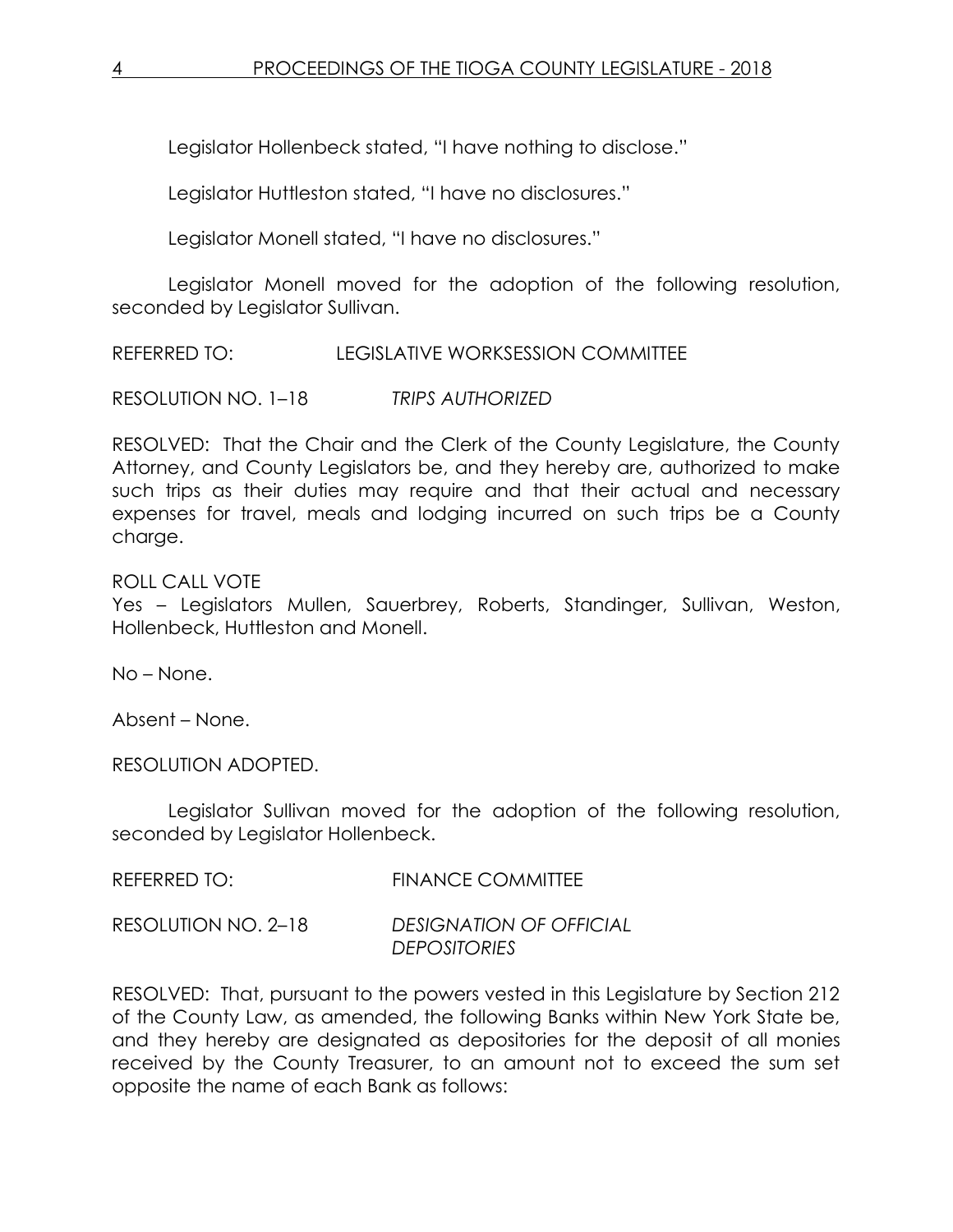| JP Morgan Chase Bank                  | \$30,000,000 |
|---------------------------------------|--------------|
| Chemung Canal Trust Company           | \$30,000,000 |
| Community Bank, N.A.                  | \$30,000,000 |
| Key Bank Corporation                  | \$30,000,000 |
| M&T Bank                              | \$30,000,000 |
| Tioga State Bank                      | \$30,000,000 |
| National Bank and Trust Company, N.A. | \$30,000,000 |

ROLL CALL VOTE

Yes – Legislators Mullen, Sauerbrey, Roberts, Standinger, Sullivan, Weston, Hollenbeck, Huttleston and Monell.

No – None.

Absent – None.

RESOLUTION ADOPTED.

Legislator Sullivan moved for the adoption of the following resolution, seconded by Legislator Mullen.

REFERRED TO: LEGISLATIVE WORKSESSION COMMITTEE

RESOLUTION NO. 3–18 *DESIGNATE OFFICIAL NEWSPAPERS*

RESOLVED: That the Tioga County Courier and the Morning Times are hereby designated official newspapers for the publication of all local laws, notices and other matters required by law to be published pursuant to County Law  $\delta$ 214, Subd. 2; and be it further

RESOLVED: That the Press and Sun Bulletin, a daily newspaper, is hereby designated as the official newspaper for purposes of publishing all local laws, notices and other matters required by law to be published at such times that there is insufficient time to publish in the above two newspapers.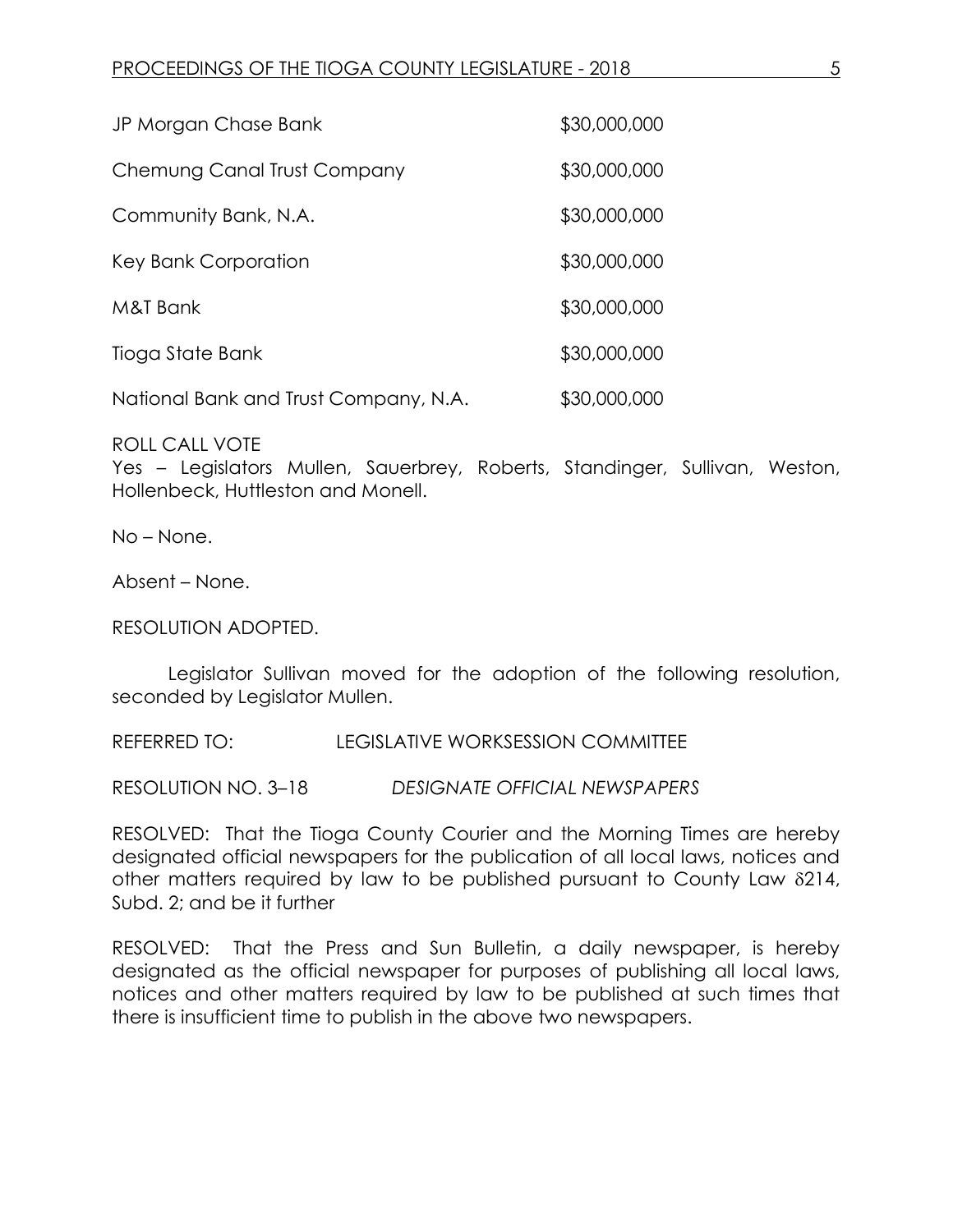ROLL CALL VOTE

Yes – Legislators Mullen, Sauerbrey, Roberts, Standinger, Sullivan, Weston, Hollenbeck, Huttleston and Monell.

No – None.

Absent – None.

RESOLUTION ADOPTED.

Legislator Monell moved for the adoption of the following resolution, seconded by Legislator Sullivan.

| REFERRED TO: | LEGISLATIVE WORKSESSION COMMITTEE |
|--------------|-----------------------------------|
|              |                                   |

RESOLUTION NO. 4–18 *DESIGNATION OF NEWSPAPER FOR REPUBLICAN PARTY*

RESOLVED: That the Morning Times is hereby designated as the newspaper published in the County of Tioga for the Republican Party to publish the Election notices issued by the Secretary of State, and to publish the official canvass pursuant to County Law 214, Subd. 1.

ROLL CALL VOTE

Yes – Legislators Mullen, Sauerbrey, Roberts, Standinger, Sullivan, Weston, Hollenbeck, Huttleston and Monell.

No – None.

Absent – None.

RESOLUTION ADOPTED.

Legislator Mullen moved for the adoption of the following resolution, seconded by Legislator Hollenbeck.

REFERRED TO: LEGISLATIVE WORKSESSION COMMITTEE

RESOLUTION NO. 5–18 *DESIGNATION OF NEWSPAPER FOR DEMOCRATIC PARTY*

RESOLVED: That the Tioga County Courier is hereby designated as the newspaper published in the County of Tioga for the Democratic Party to publish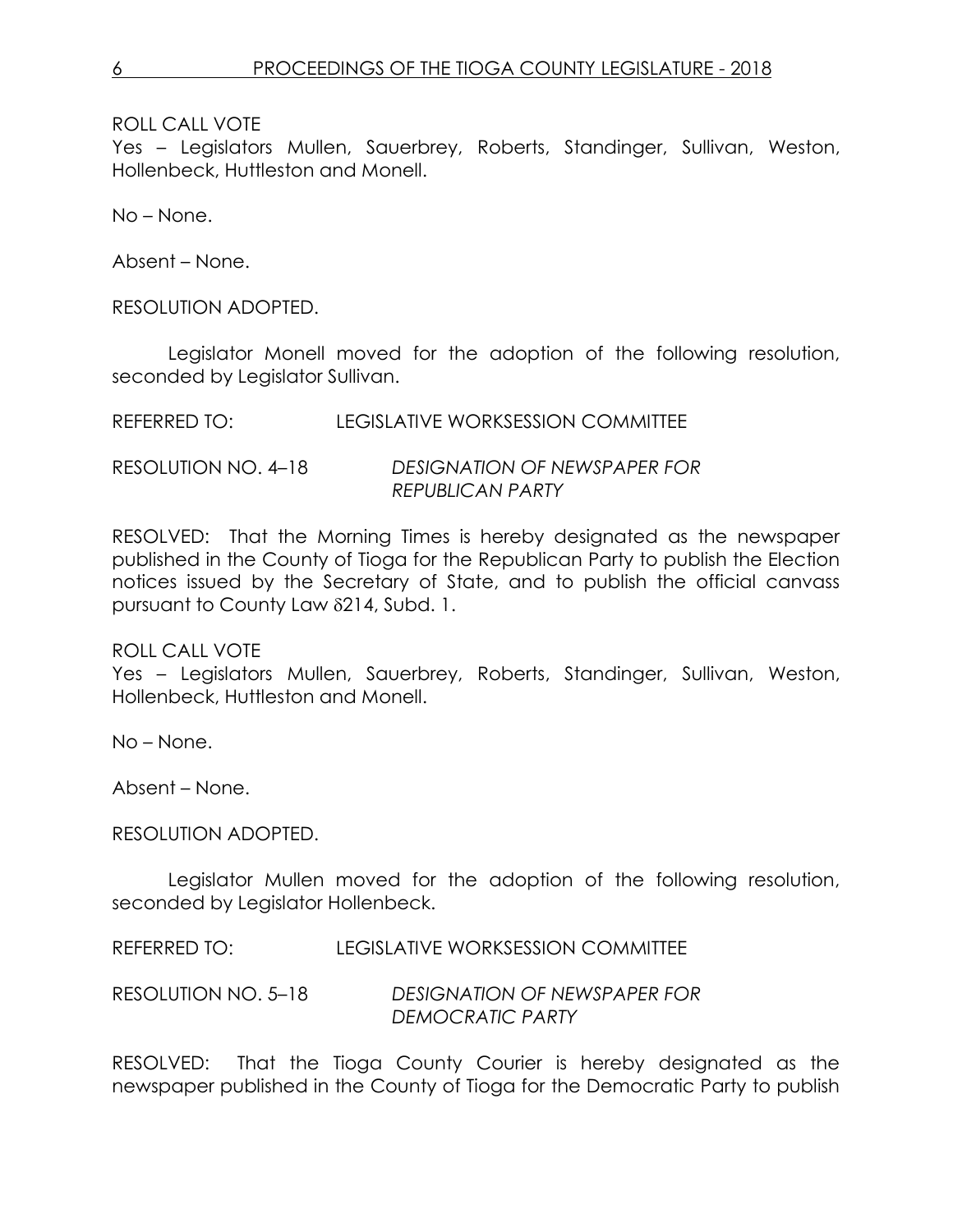the Election notices issued by the Secretary of State, and to publish the official canvass pursuant to County Law 8214, Subd. 1.

ROLL CALL VOTE

Yes – Legislators Mullen, Sauerbrey, Roberts, Standinger, Sullivan, Weston, Hollenbeck, Huttleston and Monell.

No – None.

Absent – None.

RESOLUTION ADOPTED.

Legislator Hollenbeck moved for the adoption of the following resolution, seconded by Legislator Mullen.

REFERRED TO: LEGISLATIVE WORKSESSION COMMITTEE

RESOLUTION NO. 6–18 *SET SALARY OF CHAIR*

RESOLVED: That the salary of the Chair of the Tioga County Legislature be set at \$34,740 per year, which includes the salary received as County Legislator of \$10,743 and an additional \$23,997 to serve as Chair.

ROLL CALL VOTE

Yes – Legislators Mullen, Sauerbrey, Roberts, Standinger, Sullivan, Weston, Hollenbeck, Huttleston and Monell.

No – None.

Absent – None.

RESOLUTION ADOPTED.

Legislator Mullen moved for the adoption of the following resolution, seconded by Legislator Standinger.

REFERRED TO: LEGISLATIVE WORKSESSION COMMITTEE

RESOLUTION NO. 7–18 *FIX DATES AND TIMES OF TIOGA COUNTY LEGISLATIVE MEETINGS*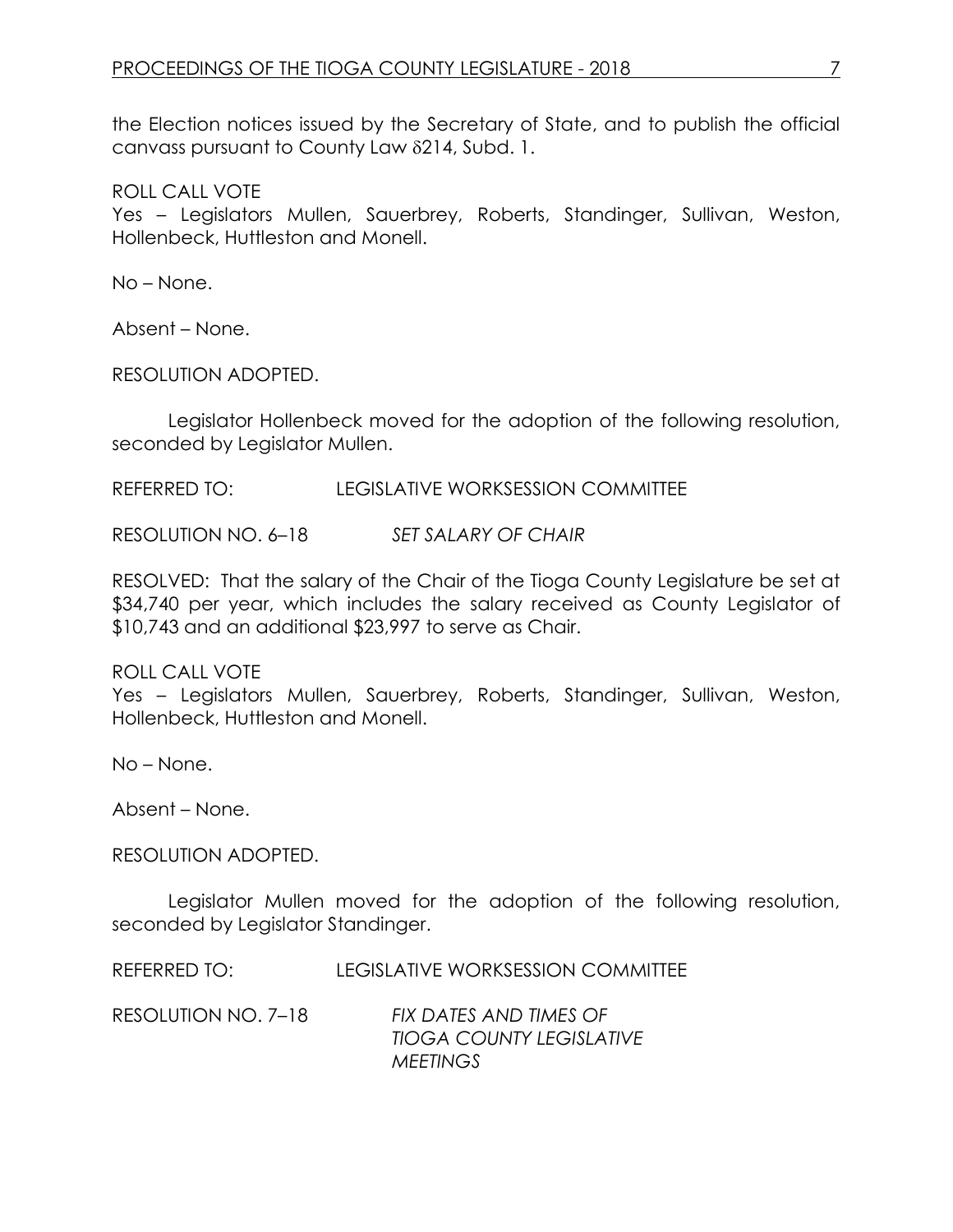## 8 **PROCEEDINGS OF THE TIOGA COUNTY LEGISLATURE - 2018**

RESOLVED: That the Tioga County Legislature during 2018 shall meet regularly in the Edward D. Hubbard Auditorium of the Ronald E. Dougherty County Office Building, 56 Main Street, Owego, New York at 12:00 P.M. on the Tuesday following Committees which are held during the first full work week of the month; and be it further

RESOLVED: That the, March, June, September and December 2018 Legislative meetings shall be held at 6:00 P.M.

## ROLL CALL VOTE

Yes – Legislators Mullen, Sauerbrey, Roberts, Standinger, Sullivan, Weston, Hollenbeck and Huttleston.

No – Legislator Monell.

Absent – None.

RESOLUTION ADOPTED.

Legislator Standinger moved for the adoption of the following resolution, seconded by Legislator Mullen.

| <b>REFERRED TO:</b> | <b>ADMINISTRATIVE SERVICES</b> |
|---------------------|--------------------------------|
|                     |                                |

RESOLUTION NO. 8–18 *APPOINTMENT OF ADMINISTRATIVE CORONER*

WHEREAS: The Tioga County Coroners have selected an Administrative Coroner for 2018; and

WHEREAS: Such Administrative Coroner will perform the supervisory duties of managing their budget, paying the bills, and various office functions of the Coroner's office; and

WHEREAS: The Administrative Coroner will have no supervisory authority over the other Coroners; therefore be it

RESOLVED: That W. Stewart Bennett, Tioga County Coroner, has been selected by the four duly elected County Coroners to be designated as the Administrative Coroner for 2018 and be given a stipend of \$5,000.00 as set forth in the County budget.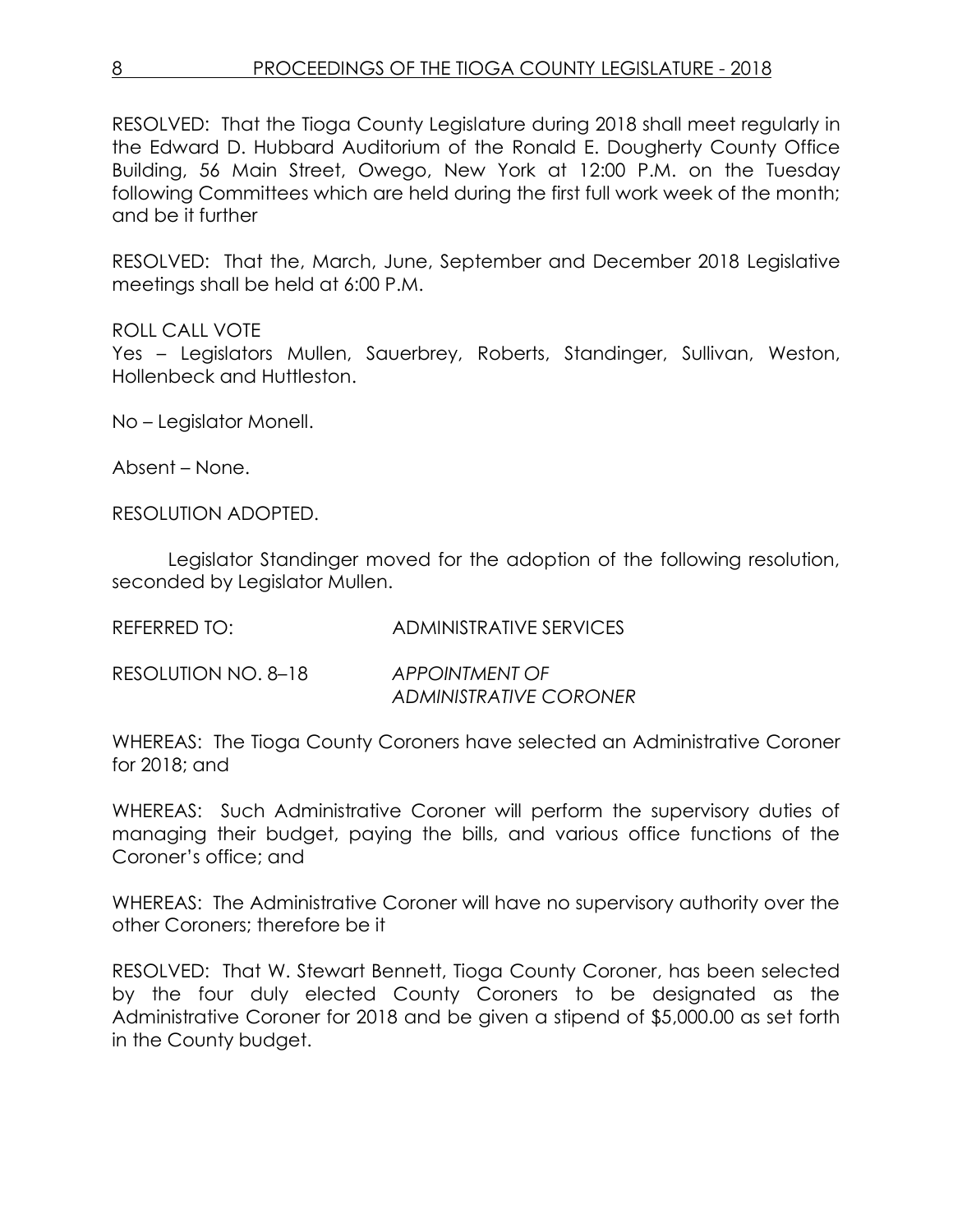ROLL CALL VOTE

Yes – Legislators Mullen, Sauerbrey, Roberts, Standinger, Sullivan, Weston, Hollenbeck, Huttleston and Monell.

No – None.

Absent – None.

RESOLUTION ADOPTED.

Legislator Hollenbeck moved for the adoption of the following resolution, seconded by Legislator Sullivan.

| <b>REFERRED TO:</b> | <b>LEGISLATIVE WORKSESSION</b> |
|---------------------|--------------------------------|

RESOLUTION NO. 9–18 *APPOINT DIRECTORS SOIL & WATER CONSERVATION DISTRICT*

RESOLVED: That Legislators Dale Weston and Tracy Monell are hereby appointed Directors of the Tioga County Soil and Water Conservation District for a one year term of January 1, 2018 through December 31, 2018; and be it further

RESOLVED: That Ronald E. Dougherty be hereby reappointed Director at Large for a three year term of January 1, 2018 through December 31, 2020.

ROLL CALL VOTE

Yes – Legislators Mullen, Sauerbrey, Roberts, Standinger, Sullivan, Weston, Hollenbeck, Huttleston and Monell.

No – None.

Absent – None.

RESOLUTION ADOPTED.

Legislator Sullivan moved for the adoption of the following resolution, seconded by Legislator Mullen.

REFERRED TO: LEGISLATIVE WORKSESSION

RESOLUTION NO. 10-18 *ANNUAL REVIEW OF PROCUREMENT POLICY*